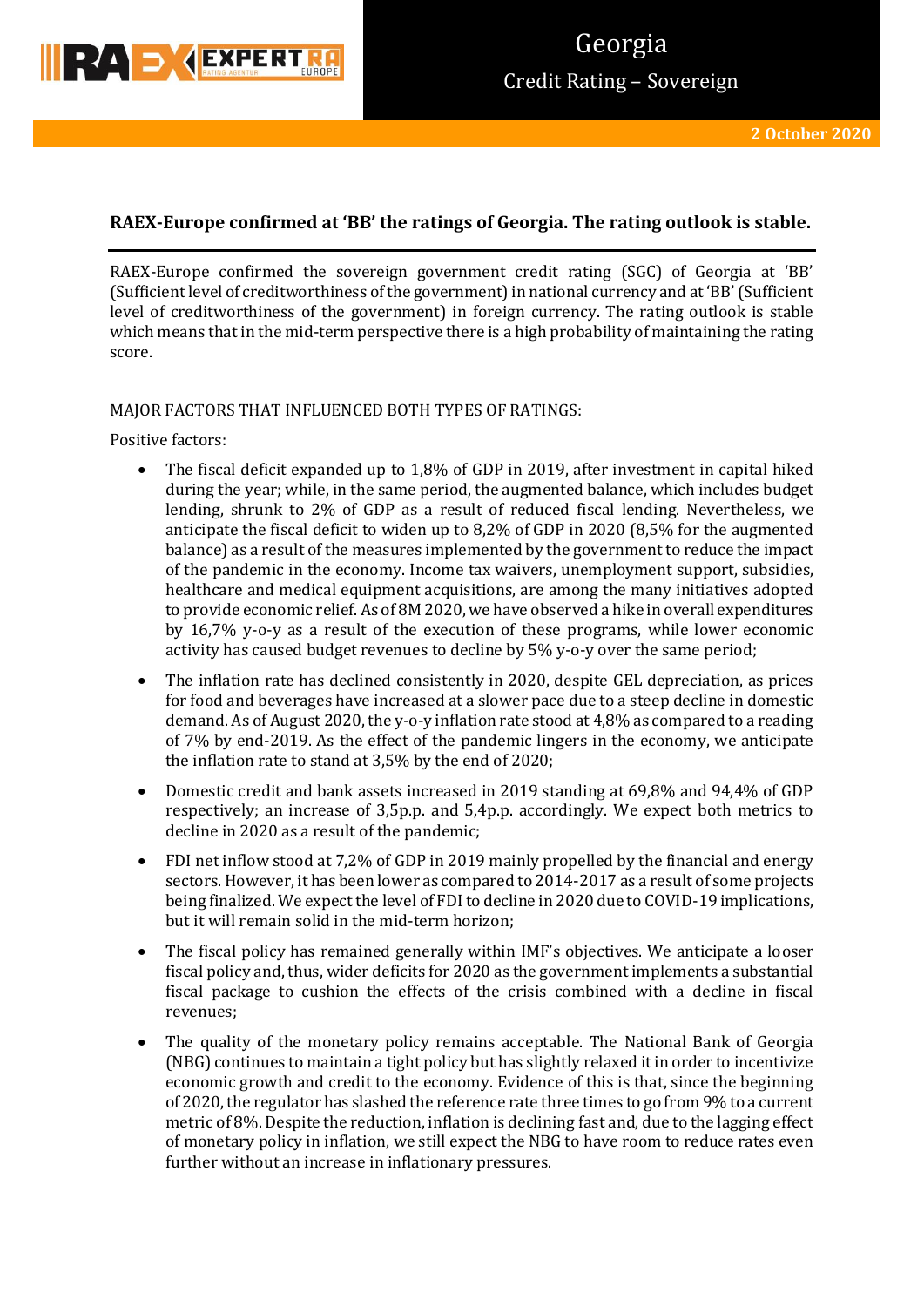

Restricting factors:

- The banking sector metrics remain stable, but already deteriorated. As of 2Q 2020, the NPLs to total loans ratio increased slightly up to 2,4%, the capital adequacy ratio declined to 18%, while ROA and ROE stood at -2,4% and -21,7%. However, we have already seen support from the government and the NBG;
- After a strong growth in 2019, the economy already contracted by 12% y-o-y in 2Q 2020 and an accumulated -5,6% in 1H 2020 as a result of the pandemic, which has caused tourism to come to a complete halt, exports to decline substantially and consumption to slow considerably. Thus, we anticipate the economy to contract by around 4% by end-2020, but to recover in 2021;
- Gross government debt stood at 42,7% of GDP and 160% of budget revenues in 2019. However, we have already seen the level of obligations increase in 2020 in order to finance coronavirus relief measures. As of August 2020, the level of government debt had hiked by 24% in absolute terms as compared to end-2019 and we expect it to be at 62,8% of GDP in 2020;
- The level of short-term debt increased slightly in 10 2020 and currently stands at around 4,5% of GDP and covered 5x by international reserves. Despite this, as of August 2020, 78% of the government debt was FX-denominated which increases the repayment risk in case of a sharp currency depreciation. However, only 8% is represented by the FXdenominated Eurobond, which matures in April 2021 for which USD 500 m will have to be repaid. The other 92% of the external debt is with bilateral and multilateral creditors at favorable terms;
- Georgia's GDP per capita metric in PPP terms was around USD 12,3th in 2019 and remains at an acceptable relative to its peers1;
- The banking sector's concentration remains elevated as the top three banks (TBC Bank, Bank of Georgia and Procredit Bank) account for about 77% of the total banking system's assets, which carries negative effects for the competition level in the country;
- Institutional development in Georgia remains moderate. The country has a Human Development Index (HDI) adjusted for inequality score of 0,69 and, while most governance indicators improved slightly, political stability remains a challenge for the country. Moreover, it is ranked 44th out of 180 in the Corruption Perceptions Index and 74th out of 141 countries in the Competitiveness Index from the World Economic Forum. However, conditions for business are favorable as the country ranked 7th out of 190 countries in the Doing Business ranking published by the World Bank in 2019.

Negative factors:

**.** 

- The key negative factor for Georgia remains the exposure to external shocks. In 2019, the trade balance of goods and services stood at -8,9% and the current account balance stood at -5,1%. Both metrics reflect Georgia's dependence on imported goods, remittances and foreign investment. Moreover, as of end-2019, the external debt of the economy was around 107% of GDP and the banking sector remains highly dollarized. We expect the current account balance to worsen further down to -11,3% of GDP as a result of lower income from tourism and interests, as well as lower remittances; while the deep decline in exports will balance out with the deterioration of imports. Finally, we expect the GEL to remain pressured by external imbalances from trade partners, as well as lower tourism;
- Contingent liabilities stemming from inefficient and unprofitable SOEs, as well as power purchasing agreements (PPAs) attributed to hydropower companies with attached government guarantees and public-private partnerships (PPPs) remain elevated and the risk of materialization is moderately high;

<sup>1</sup> Even though Azerbaijan's metric is higher, it is mainly inflated due large part of GDP being made of the hydrocarbon sector.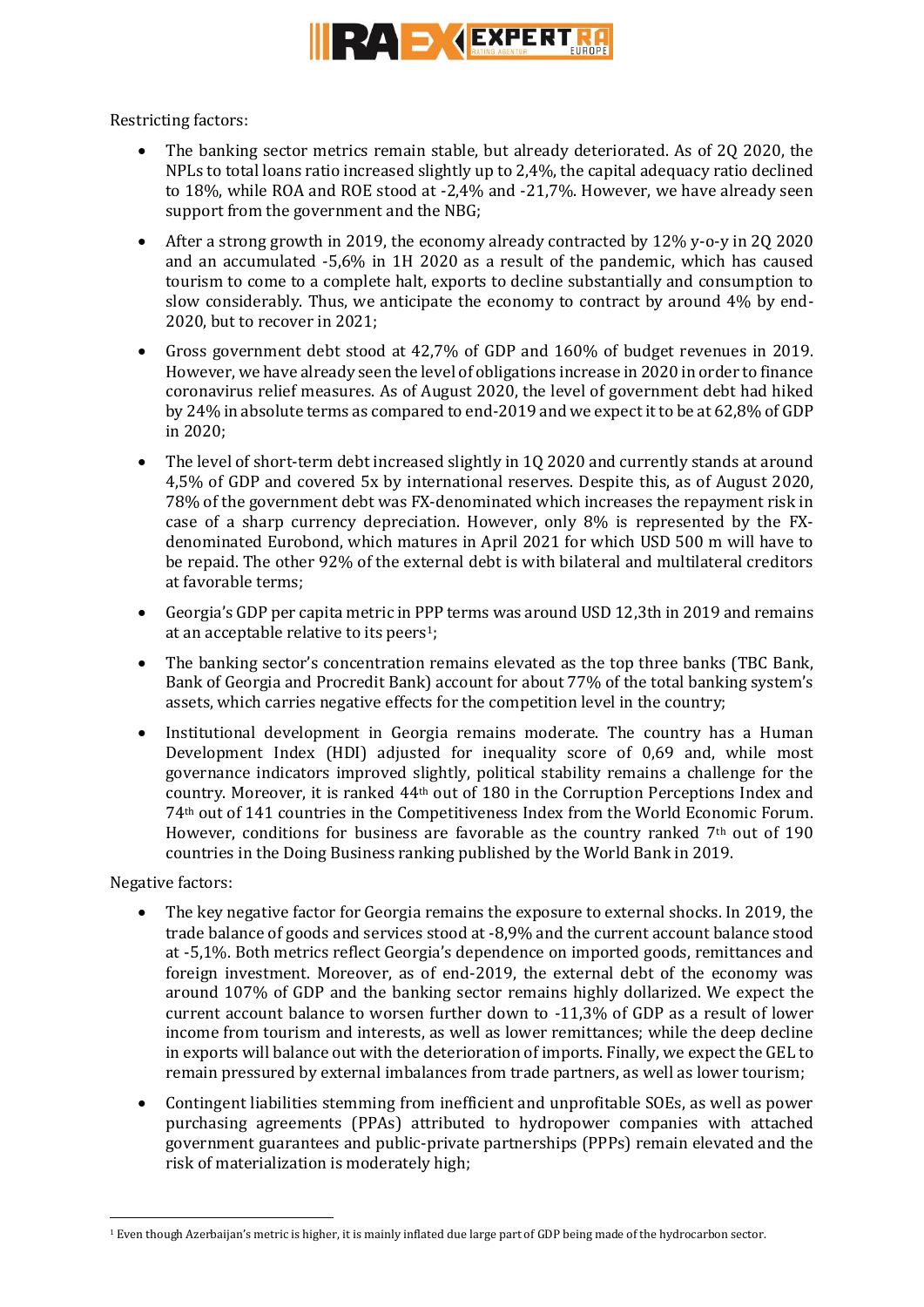

- The level of unemployment rate, as expected, climbed up to 12,3% as of 2Q 2020;
- Even though the stock and bond markets remain undeveloped as compared to mature markets, it is ahead of regional peers. As of September 2020, the stock market capitalization stood at around 4,8% of GDP. Moreover, the number of corporate bonds trading in the Georgian stock exchange is limited. We still expect further development of the capital markets in the long-term perspective, as there are plans to strengthen this segment.

Stress factors:

- Financial dollarization remains high in Georgia; loans and deposits in FX were equivalent to 56% and 60% of total portfolio as of August 2020 (moderately weak stress-factor);
- Political risk stemming from the unresolved conflict of South Ossetia and Abkhazia with Russia (moderately weak stress-factor).

# SENSITIVITY ASSESSMENT:

The following developments could lead to an upgrade:

- Decrease of external exposure by reducing FX-denominated debt, advancing dedollarization measures, increasing national savings, buffering-up international reserves and further developing productive sectors of the economy in order to reduce reliance on imports;
- A substantial reduction in the amount of contingent liabilities which would reduce the overall government debt level.

The following developments could lead to a downgrade:

- Strong negative impact from the coronavirus crisis, which would negatively affect the exchange rate causing asset deterioration in the financial system and reduction in international reserves as well as economic volatility;
- Deterioration of the fiscal position by widening the fiscal deficit and increasing government debt including contingent liabilities' materialization as a result of additional spending needs due to the coronavirus crisis.

ESG Disclosure:

Inherent factors

 Quality of fiscal policy; quality of monetary policy; natural resources; natural and climatic threats; environmental threats; level of corruption, CPI; Government Effectiveness Index; quality of the business environment; position in Doing Business Ranking; level of investment in human capital, adjusted for inequality; Rule of Law Index; transparency of government policymaking Index; level of information transparency of the government; Political Stability and Absence of Violence/Terrorism Index; natural disasters, constant exposure to difficult natural conditions.

Drivers of change factors

• None.

"The confirmation of Georgia's ratings at 'BB' reflects our view that the negative fiscal and economic effect from the pandemic will be short-lived and it will be cushioned by external financing at concessional terms. We also expect the economy to recover in 2021. Moreover, the monetary policy has been adequate, adapting to the current economic situation and stabilizing the level of inflation, while the banking sector metrics remain quite satisfactory under the current circumstances.

However, the coronavirus crisis has had a direct impact on the economy and has worsened the country's external position. Moreover, the measures implemented by the government combined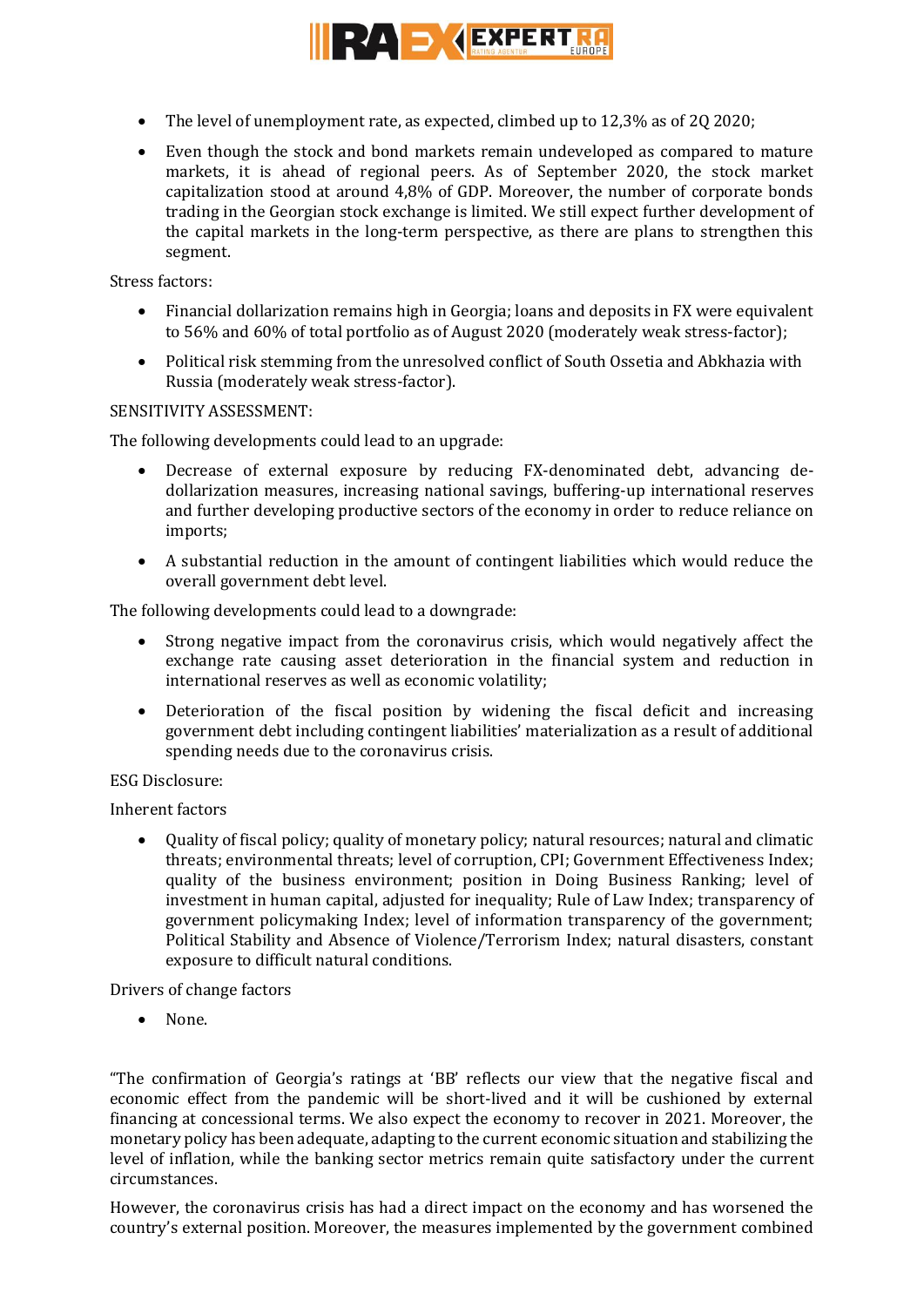

with the depreciation of the GEL will have a negative impact on the fiscal budget and public debt in 2020." – Clarified Hector Alvarez, Associate Director of RAEX-Europe.

Research report on Georgia is available at:

[https://www.raexpert.eu/reports/Research\\_report\\_Georgia\\_02.10.2020.pdf](https://www.raexpert.eu/reports/Research_report_Georgia_02.10.2020.pdf)

Next scheduled rating publication: TBD December 2020**.** The full sovereign rating calendar can be found at [Sovereign Rating Calendar 2020](https://raexpert.eu/sovereign/#conf-tab-5)

For further information contact:

Responsible expert: Hector Alvarez, Associate Director of RAEX-Europe +49 (69) 3085-45-00, ext. 1213 [alvarez@raexpert.eu](mailto:alvarez@raexpert.eu)

Reviewer: Vladimir Gorchakov, Associate Director of RAEX-Europe +49 (69) 3085-45-00, ext. 1211 [gorchakov@raexpert.eu](mailto:gorchakov@raexpert.eu)

# **Rating-Agentur Expert RA GmbH (RAEX-Europe)**

Walter-Kolb-Strasse 9-11, 60594 Frankfurt am Main, Germany +49 (69) 3085-45-00 E-mail[: info@raexpert.eu](mailto:info@raexpert.eu) [www.raexpert.eu](http://raexpert.eu/)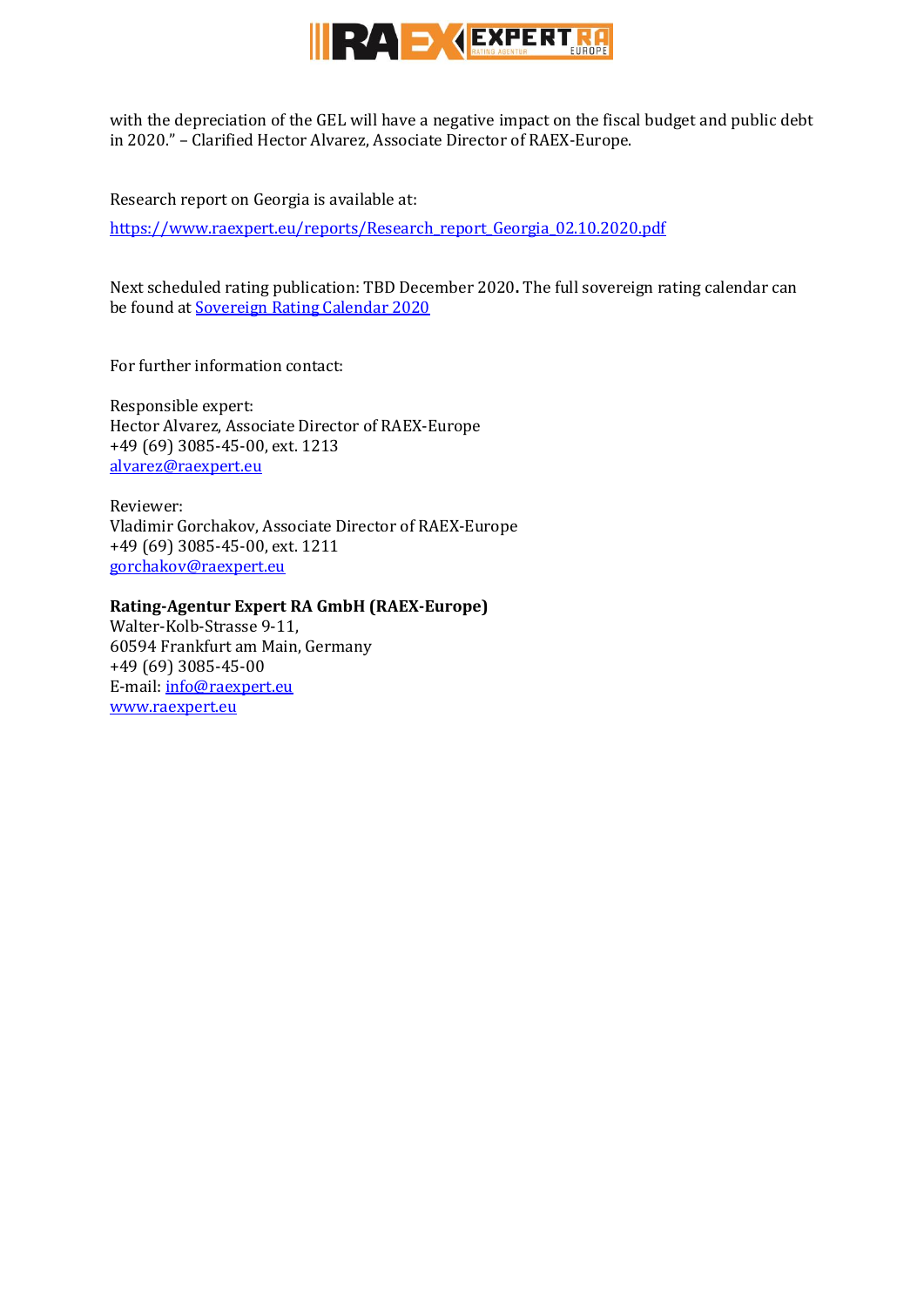

# RATING HISTORY:

| <b>Date</b> | <b>Review reason</b>                                               | <b>SGC</b>                  |                     | <b>Outlook</b>              |                     |
|-------------|--------------------------------------------------------------------|-----------------------------|---------------------|-----------------------------|---------------------|
|             |                                                                    | <b>National</b><br>currency | Foreign<br>currency | <b>National</b><br>currency | Foreign<br>currency |
| 03.04.2020  | Schedule review<br>of both types of<br>ratings for the<br>country  | <b>BB</b>                   | <b>BB</b>           | Stable                      | Stable              |
| 04.10.2019  | Schedule review<br>of both types of<br>ratings for the<br>country  | <b>BB</b>                   | <b>BB</b>           | Stable                      | Stable              |
| 05.04.2019  | First assignment<br>of both types of<br>ratings for the<br>country | <b>BB</b>                   | <b>BB</b>           | Stable                      | Stable              |